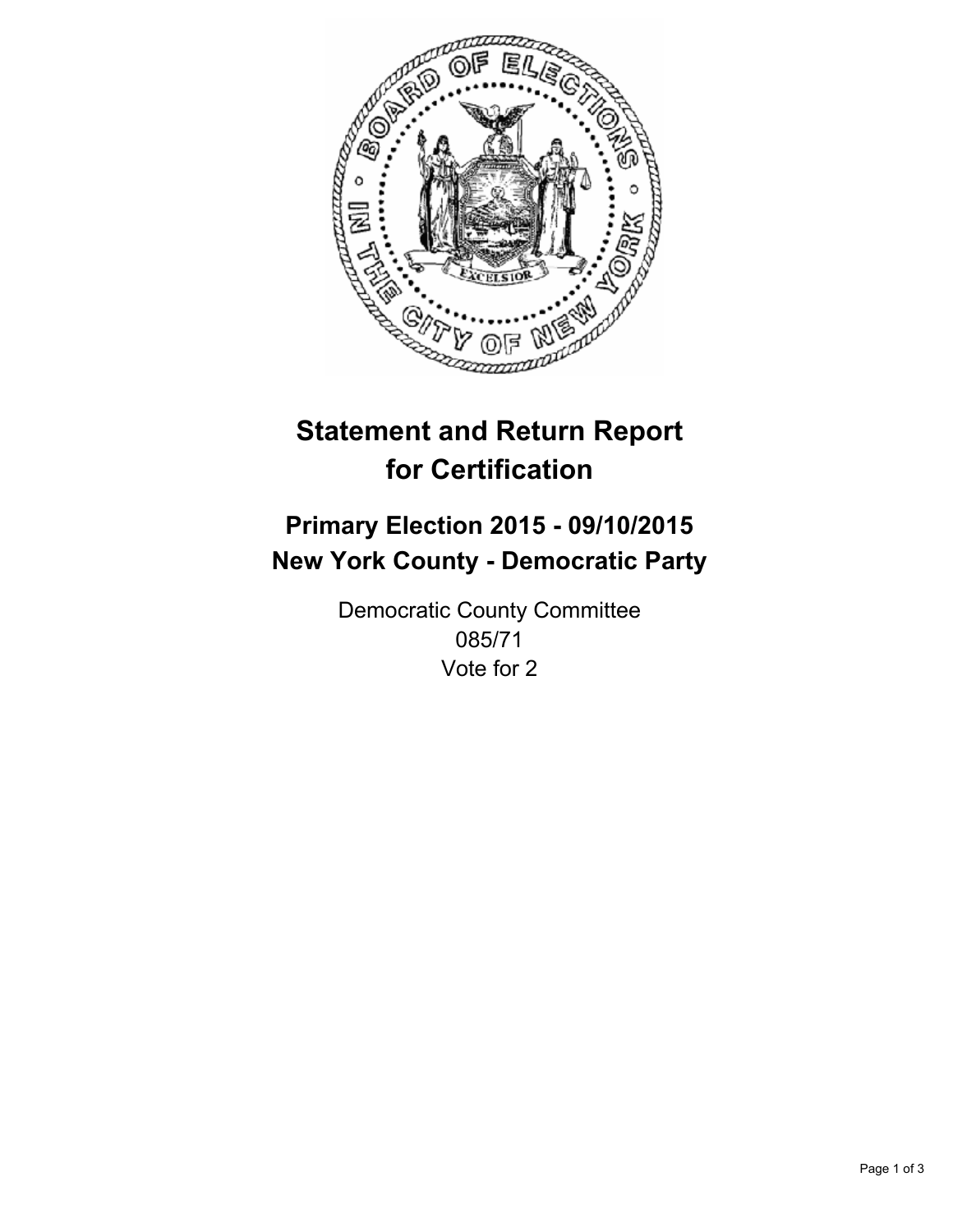

### **Assembly District 71**

| <b>PUBLIC COUNTER</b>                                    | 64             |
|----------------------------------------------------------|----------------|
| ABSENTEE/MILITARY                                        | 0              |
| <b>AFFIDAVIT</b>                                         |                |
| <b>Total Ballots</b>                                     | 65             |
| Less - Inapplicable Federal/Special Presidential Ballots | 0              |
| <b>Total Applicable Ballots</b>                          | 65             |
| <b>ISABELLE ELTON</b>                                    | 24             |
| <b>JANET MCDOWELL</b>                                    | 35             |
| <b>FRANKLIN HESS</b>                                     | 26             |
| <b>ANTHONY KESLER</b>                                    | 15             |
| UNATTRIBUTABLE WRITE-IN (WRITE-IN)                       | $\overline{2}$ |
| <b>Total Votes</b>                                       | 102            |
| Unrecorded                                               | 28             |